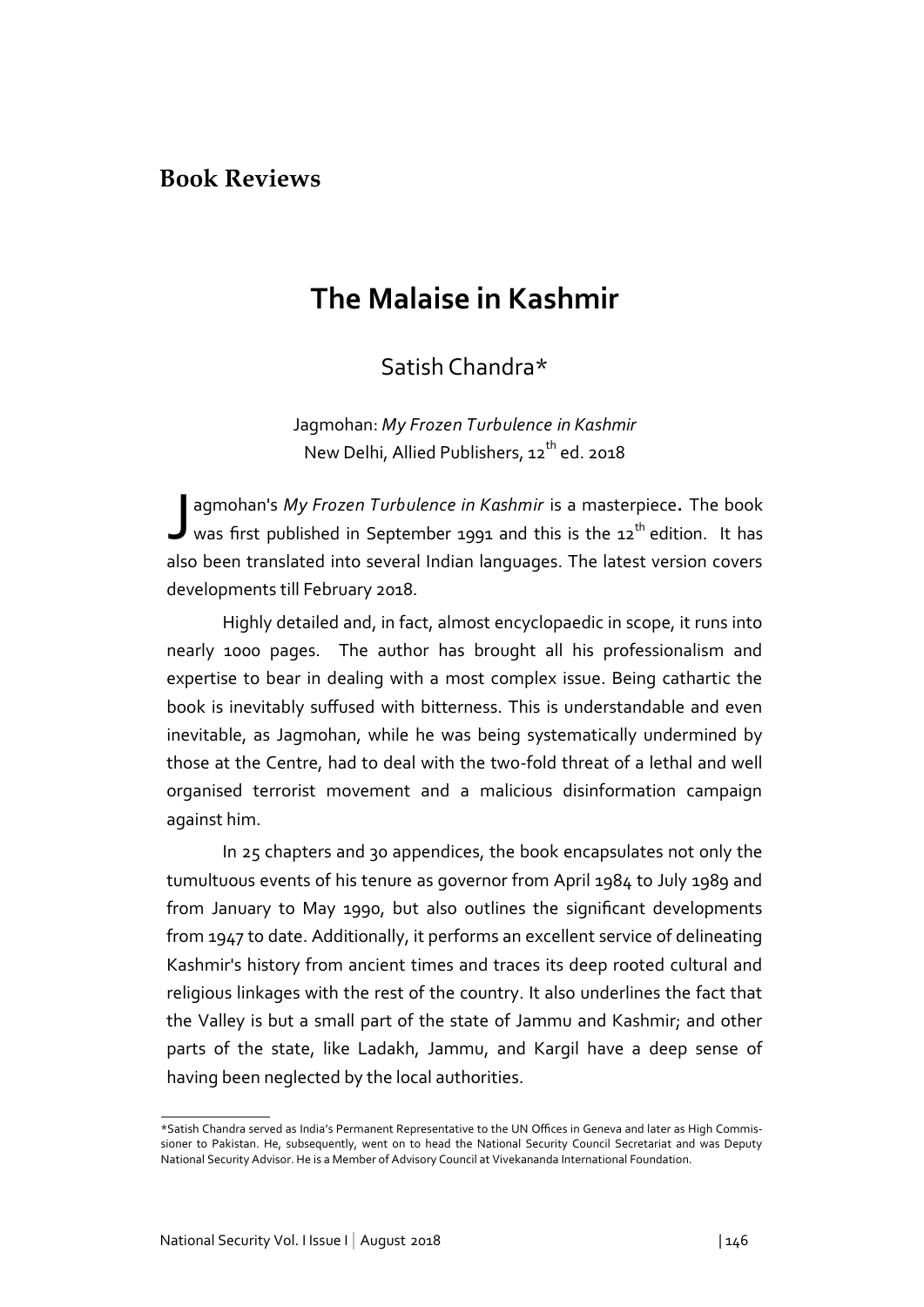The Malaise in Kashmir

The book does well to trace the origins of the mess that is Kashmir to the Maharaja's initial dithering as to whether or not to accede to India, India taking the Kashmir issue to the UN, Article 370, and the Delhi Agreement of 1952. The attention to detail is demonstrated by the manner in which Appendix XX rubbishes Alistair Lamb's argument that Indian forces had landed in Kashmir prior to the signing of the Instrument of Accession. Appendix VI draws attention to the assurance given to India by the United Nations Commission for India and Pakistan (UNCIP) that plebiscite proposals were not binding on India, if Pakistan did not implement Part I & II of the UN Security Council resolution of August 1948.

The book draws attention to the two-faced nature of Kashmiri politicians and asserts that: "They could be secular as well as communal, democratic as well as dictatorial, accessionist as well as pro-Pakistan. The underlying motivation was not principles but power..." Shaikh Abdullah personified this characteristic and could be, "a communalist in Kashmir, a communist in Jammu, and a nationalist in New Delhi**.**" The book graphically exposes Shaikh Abdullah's duplicity. From 1947 to 1952 he was proclaiming that Kashmir's accession to India was irrevocable, but at the same time he was speaking of the possibility of its independence with people like Warren Austen of the US State Department, Michael Davidson of the *Scotsman*, and Sir Owen Dixon of UN fame. Of course, after 1953 he "virtually toed the Pakistani line" and was in touch with Pakistani authorities through the workers of the Plebiscite Front, and was a prime accused in the Kashmir Conspiracy case. Indeed, it was his pro -Pakistan approach which encouraged Pakistan to make another bid to grab Kashmir by force in 1965.

The book is equally scathing in its criticism of the Kashmir Accord of February 1975, the Rajiv-Farooq Accord of November 1986, as well as the subsequent elections of June 1977 and March 1987. His reason for criticising the Kashmir Accord is that by keeping Article 370 intact, it failed to change the constitutional relationship between the Union and the State and was thus no more than a device to bring Sheikh Abdullah back to power. The Kashmir Accord was therefore "another manifestation of the old habit of entertaining illusions," and nothing was done to put an end to the playing of the communal card and the Kashmiri identity card. In a similar vein, the Rajiv-Farooq Accord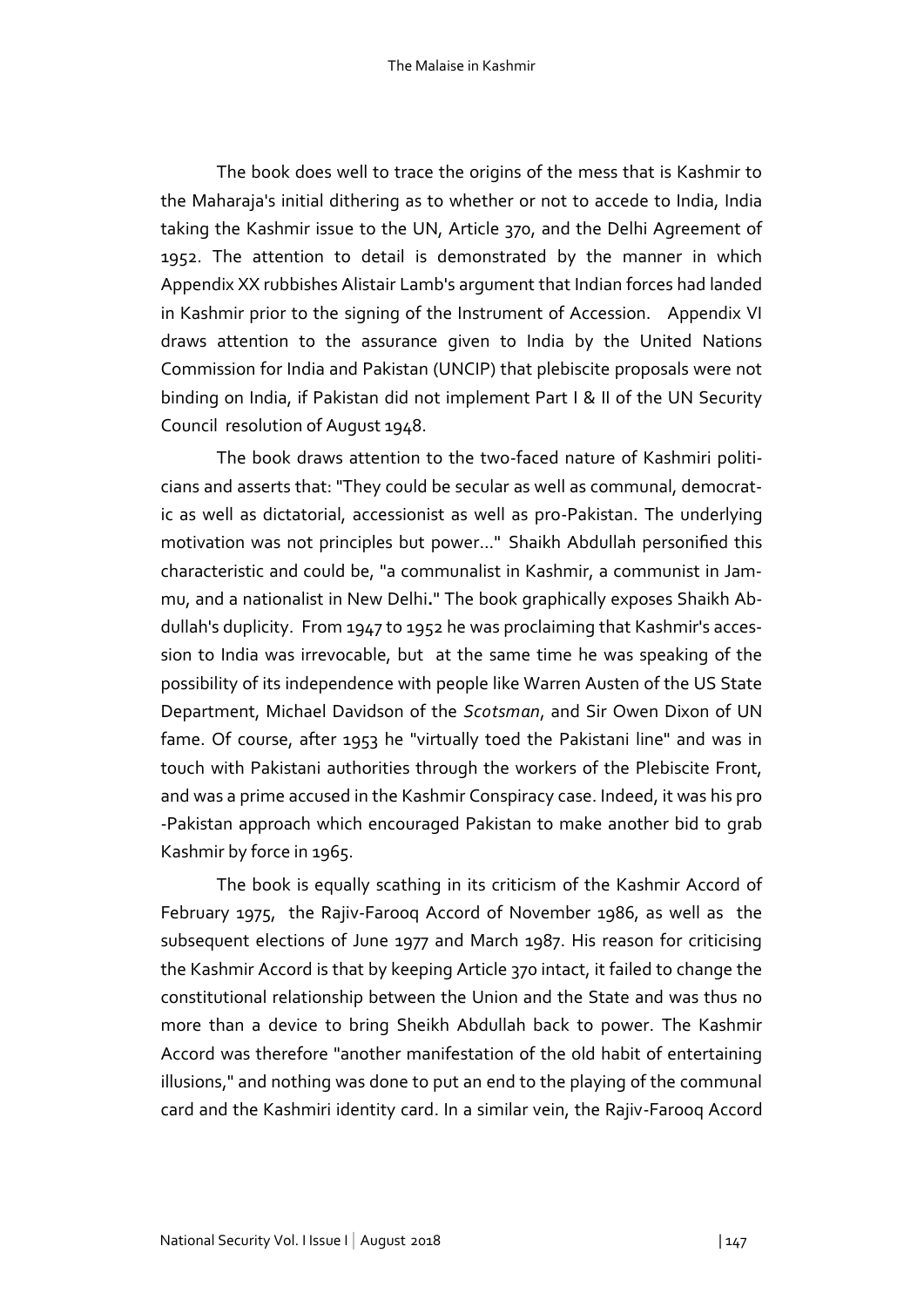has been rubbished as "another reflex of spurious democracy and the habit of nursing illusions." In effect, it was no more than an unwritten agreement to form a coalition government with a 60:40 power-sharing ratio.

The book suggests that the National Conference used fascist tactics to contest elections during the period 1975 to 1986 and they "ceased to have any real meaning for democracy or the national cause." They were mere exercises for keeping alive unpatriotic elements. Unscrupulous leaders used these as an opportunity to "whip up communal and local prejudices... and maintain their complete sway by resorting to almost treasonable activities." As to the March 1987 elections the book candidly mentions that there were "grave misgivings about their fairness."

An entire chapter entitled 'Frightened Pigeons and Forsaken Community,' is devoted to the Kashmiri Pandits and their eviction from Kashmir**.** This not only puts to rest the widely propagated myth that the author had engineered their flight from the Valley but also highlights the horrors that they were subjected to and the vicious and tendentious disinformation campaign undertaken by organisations like Committee for Information on Kashmir and the Peoples Union for Civil Liberties (PUCL). No wonder that the author while addressing the Rajya Sabha stated: "India does not require outside enemies; we are our own worst enemies."

The book underlines that through 1988 and 1989, in the last phase of his first tenure as governor, he had warned the Centre of the deteriorating situation in Kashmir, but regrettably no corrective action was taken**.** I can vouch for this because even I, in Delhi in the Ministry of External Affairs, was picking up signs of Pakistan's machinations in Kashmir. In fact, our first protest note in the matter was handed over by me to the Pakistan Deputy High Commissioner in 1988.

Jagmohan details at great length the nature and pattern of subversion and terrorism in Kashmir, the breakdown of the administration, infiltration of all institutions including the police, and of course the Pakistani hand in it. It notes that regrettably Rajiv Gandhi and his coterie showed no inclination to understand the nature of the problems facing Kashmir, much less evolve measures to deal with them. Those who followed Rajiv Gandhi were no better and went on, "to create whirlpools of confusion and contradictions, not only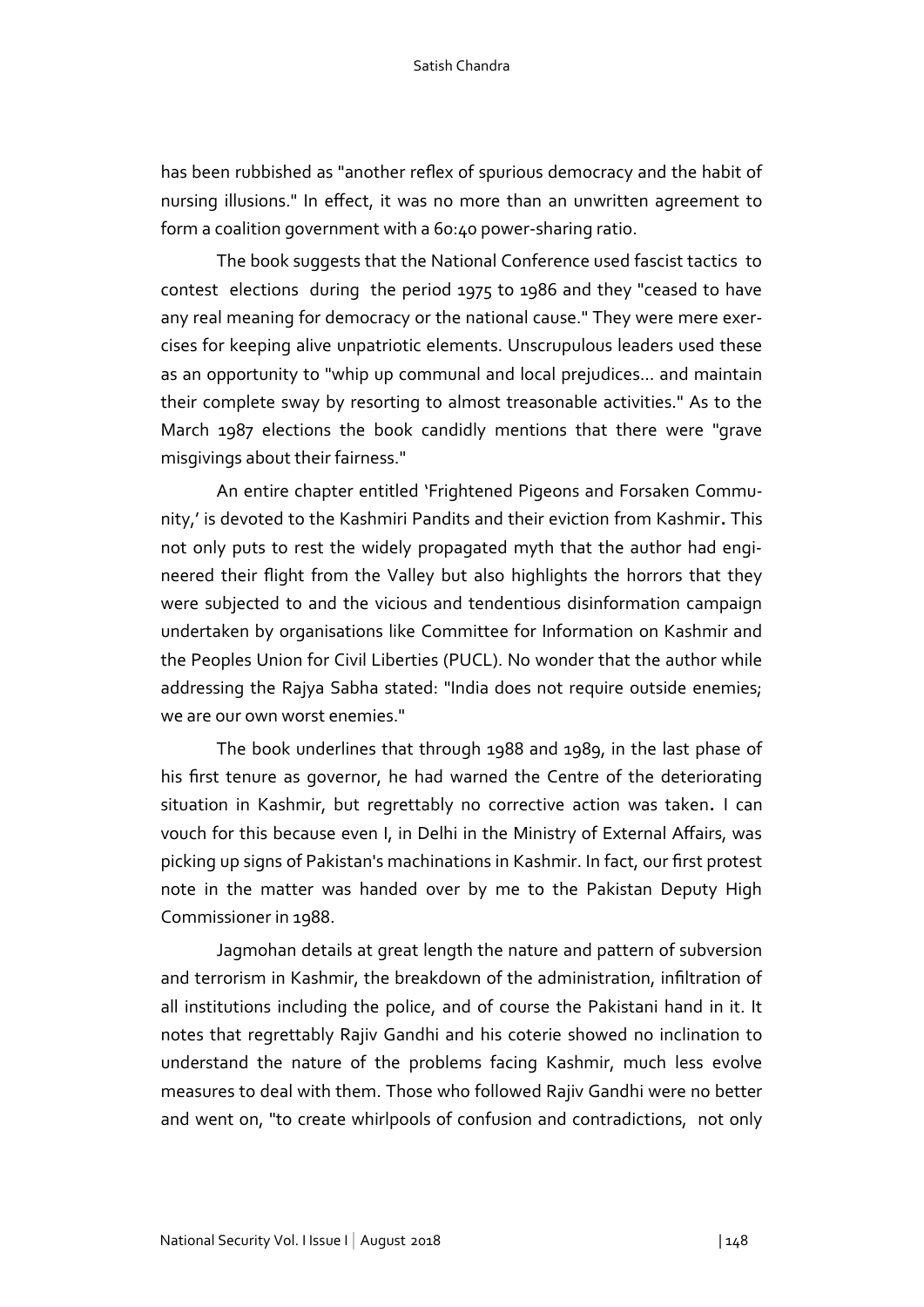for themselves but also for those who were willing to lend a helping hand in extricating Kashmir from the intricate web of subversion and terrorism."

There is an exhaustive analysis of the roots of the crisis in Kashmir, ranging from a host of negative forces such as an attitude of permissiveness, spurious democracy, deception and duplicity, to administrative collapse and rampant corruption. It, however, accords pride of place to Article 370, as the provider of the strongest support to Kashmiri separatism and alienation**.** Quoting from the author's diary, the Article, "breeds the microbes of subversion. It keeps alive the unwholesome legacy of the two nation theory**."**  It is no surprise therefore that the author makes a compelling case for the removal of Article 370. The book provides a straight forward solution for the Kashmir crisis: the removal of unhealthy elements, the putting down of the forces of terror with a heavy hand, the trial of those involved in anti-national and terrorist activities, the holding of elections after restoration of law and order, the undertaking of massive development work, and the eventual abrogation of Article 370.

There is an optimistic note welcoming the moves made by the Modi government in Kashmir and vis-a-vis Pakistan. I do not wholly share this view. Errors have been made. For starters, it was prima facie wrong to tie up with the PDP whose links to separatist elements are clear, whose agenda is poles apart from that of the BJP and whose leaders are as prone to doublespeak as those of the National Conference. It would have been much better to have imposed Governor's rule for a couple of years to cleanse the Valley of the negative forces, before holding fresh elections. Furthermore, the common minimum programme agreed to between the BJP and PDP put paid to any thoughts of reviewing Article 370 and specifically suggested that dialogue should be initiated with all groups, irrespective of their ideology and predilections. This would mean dialoguing with separatist outfits, which sends out wrong signals.

This authoritative work would have been even more attractive with better proofreading and tighter editing, to remove repetitions. Its many readers would also have benefitted had the international dynamics of the issue been addressed in greater detail. For instance, the book does not cover the manner in which Pakistan dragged India into a virtual war on human rights in